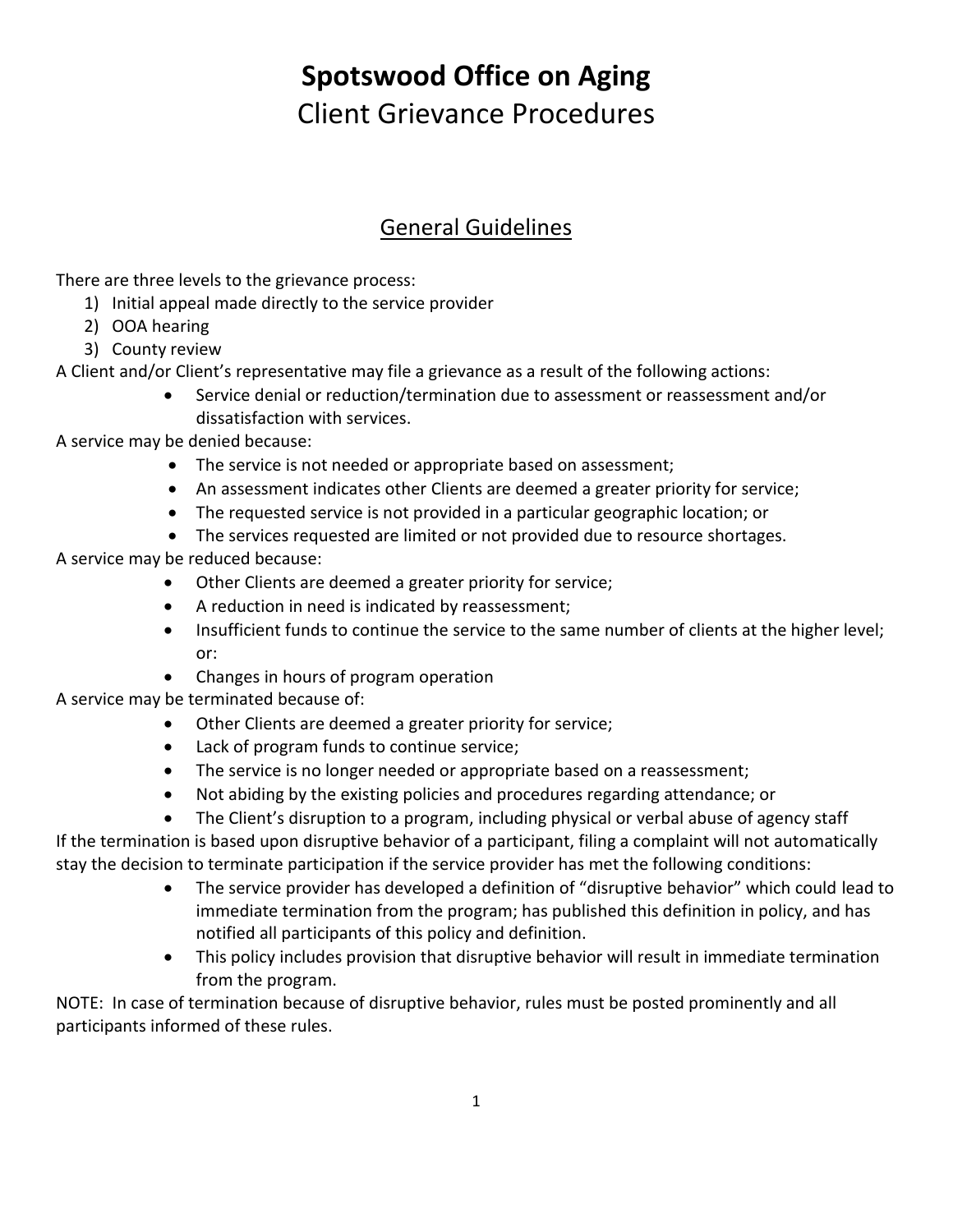Clients who believe they have been improperly denied service or who are dissatisfied with the service provided may take action in the following order:

- 1. If informal discussions are not met with satisfaction, a Client should be provided an opportunity to submit a written complaint at the service provider level. The report should provide a section for the Client to describe the complaint (*see Client Complaint form*). If a Client telephones or makes an office visit to file a complaint because he/she is unable to complete a written complaint, the service provider should record the information (*see Grievance Report form*) on behalf of the Client. Indicate in the space provided on the form "how" the complaint was received.
- 2. The service provider shall acknowledge receipt of the complaint in writing within three (3) business days of receipt.
- 3. The service provider shall investigate the nature of the allegation, conduct a review of the decision from the informal review which may include contacting the Client, document findings and corrective action (if appropriate) in a written report within ten (10) business days of the initial grievance (*see Grievance Report*). The Client shall be notified in writing of the decision within ten (10) business days of the initial grievance. The notification shall concur with the initial decision or reverse the decision based on additional information. The notification should also include a statement describing the right to appeal to the OOA. Copies of all correspondence and documentation of telephone conversations shall be maintained (in the Client file or at the service provider location).
- 4. If the Client is not satisfied with the provider agency's final decision, he/she may request, in writing, a hearing before the Middlesex County Department on Aging. The written request shall be filed within thirty (30) days of receipt of the above decision and be directed to the Director of the Office on Aging. The appeal must contain an explanation why the service provider's response was unacceptable. The Client should also notify the service provider in writing of his/her intention to pursue the appeal to the Middlesex County Department on Aging. If necessary, assistance should be provided to the client in the submission of a written appeal.
- 5. Upon receipt of the written request for a hearing, the Director of the Office on Aging shall schedule a time for the Client to appear before a review committee and notify the person and service provider of the time. The hearing shall be held within two (2) weeks of the receipt of the written request at a location of mutual convenience to the participants, or in the home of the Client if necessary. The review committee shall consist of representation from the Office on Aging, the community, the Advisory Council and the local mediation agency, if one exists.
- 6. At the hearing, the Client shall have the opportunity to present his/her case in a reasonable period of time, as determined by the committee. An equal amount of time shall be granted to the service provider to present its case. The committee shall have the opportunity to question the participants in order to clarify the facts. Minutes of the hearing shall be taken and the original copy will be maintained by the Office on Aging.
- 7. Within ten (10) days of the hearing, the review committee shall make a decision on the appeal and the Office on Aging Director shall inform the Client of the decision in writing. The decision shall state factors, based on documentation presented at the hearing, and shall inform the Client of the procedures to request a review of the decision by the Middlesex County Department on Aging.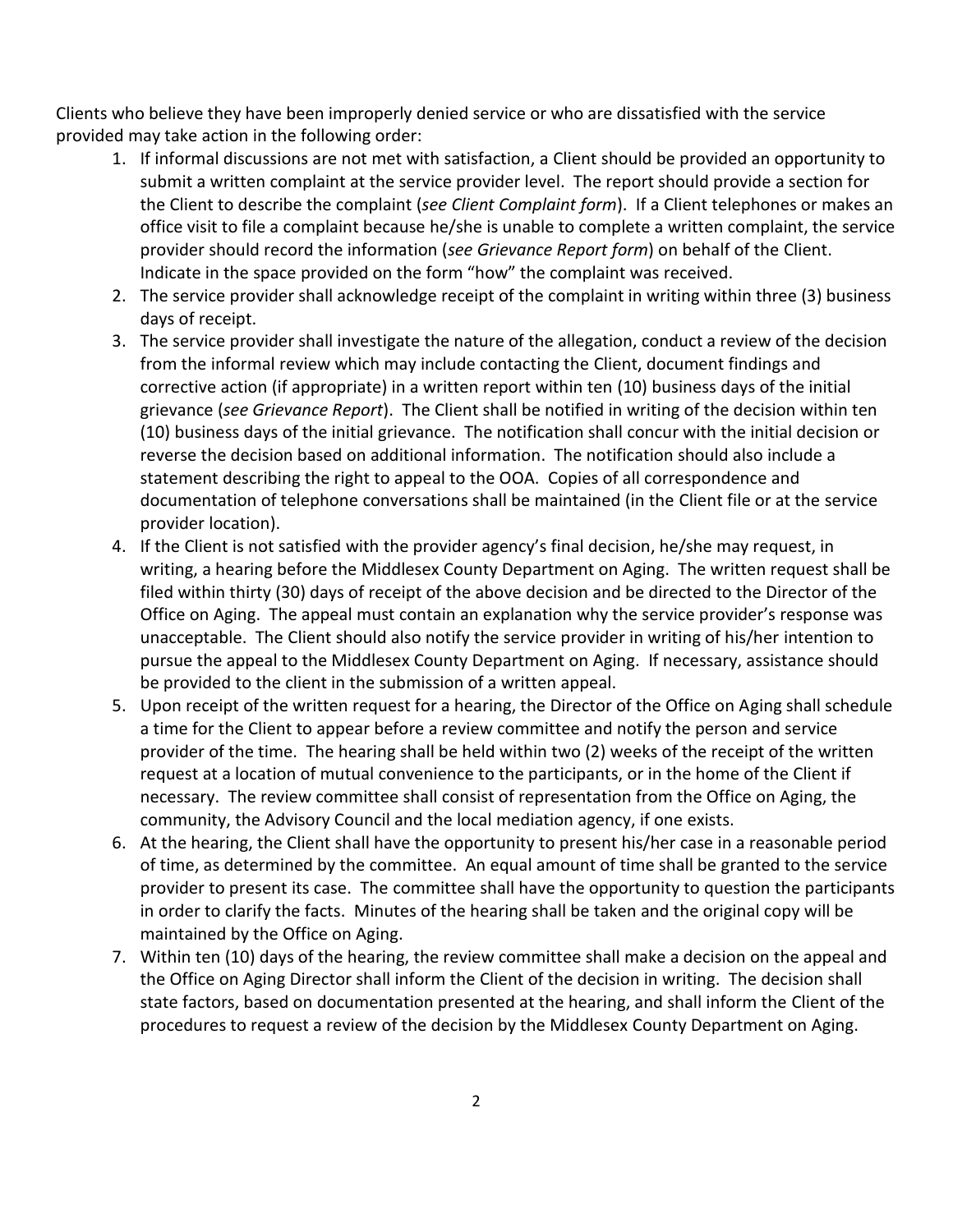8. Within ten (10) days of receipt of the local decision, the Client may request a review of the decision by the Middlesex county Department on Aging. The request for County review shall be in writing and addressed to:

Middlesex County Department on Aging 75 Bayard Street – 5<sup>th</sup> Floor New Brunswick, NJ 08901

- 9. Within three (3) weeks of receipt of the request for review, the Executive Director of the Middlesex County Department on Aging shall:
	- a. Request a copy of the written procedures of the Office on Aging/Service Provider
	- b. Request a copy of the hearing minutes and supporting documentation from the Office on Aging
	- c. Review proceeding of the hearing and facts surrounding the appeal
	- d. Either confirm or reverse the local decision
	- e. Notify the Client in writing of the Department on Aging's decision

The written notification shall state the reasons for the decisions and is final and binding.

A review by the Middlesex County Department of Aging will be limited to assuring that the policies and procedures used are appropriate and have been applied and adhered to. If the policies and procedures have been followed, the Middlesex County Department of Aging would not overturn the decision of the Office on Aging review panel.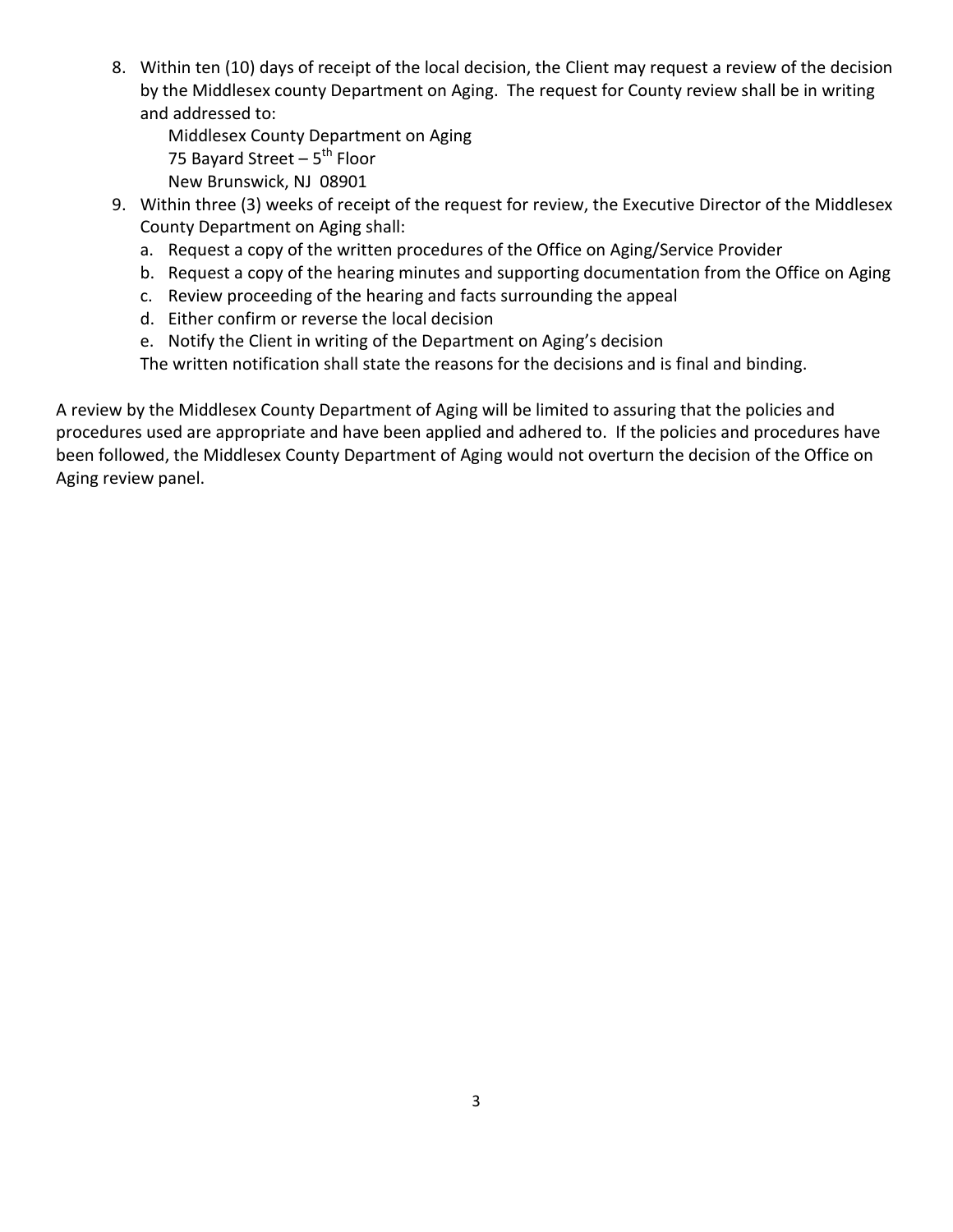### **CLIENT COMPLAINT FORM**

| NAME:                                                               |  |  |  |  |
|---------------------------------------------------------------------|--|--|--|--|
| <b>ADDRESS:</b>                                                     |  |  |  |  |
|                                                                     |  |  |  |  |
| <b>PHONE:</b>                                                       |  |  |  |  |
| DATE COMPLAINT FILED: NATE COMPLAINT FILED:                         |  |  |  |  |
| DESCRIPTION OF COMPLAINT BY CLIENT (INCLUDING DATE OF<br>INCIDENT): |  |  |  |  |
|                                                                     |  |  |  |  |
|                                                                     |  |  |  |  |
|                                                                     |  |  |  |  |
|                                                                     |  |  |  |  |
|                                                                     |  |  |  |  |
|                                                                     |  |  |  |  |
|                                                                     |  |  |  |  |
|                                                                     |  |  |  |  |
|                                                                     |  |  |  |  |
|                                                                     |  |  |  |  |
|                                                                     |  |  |  |  |
|                                                                     |  |  |  |  |
|                                                                     |  |  |  |  |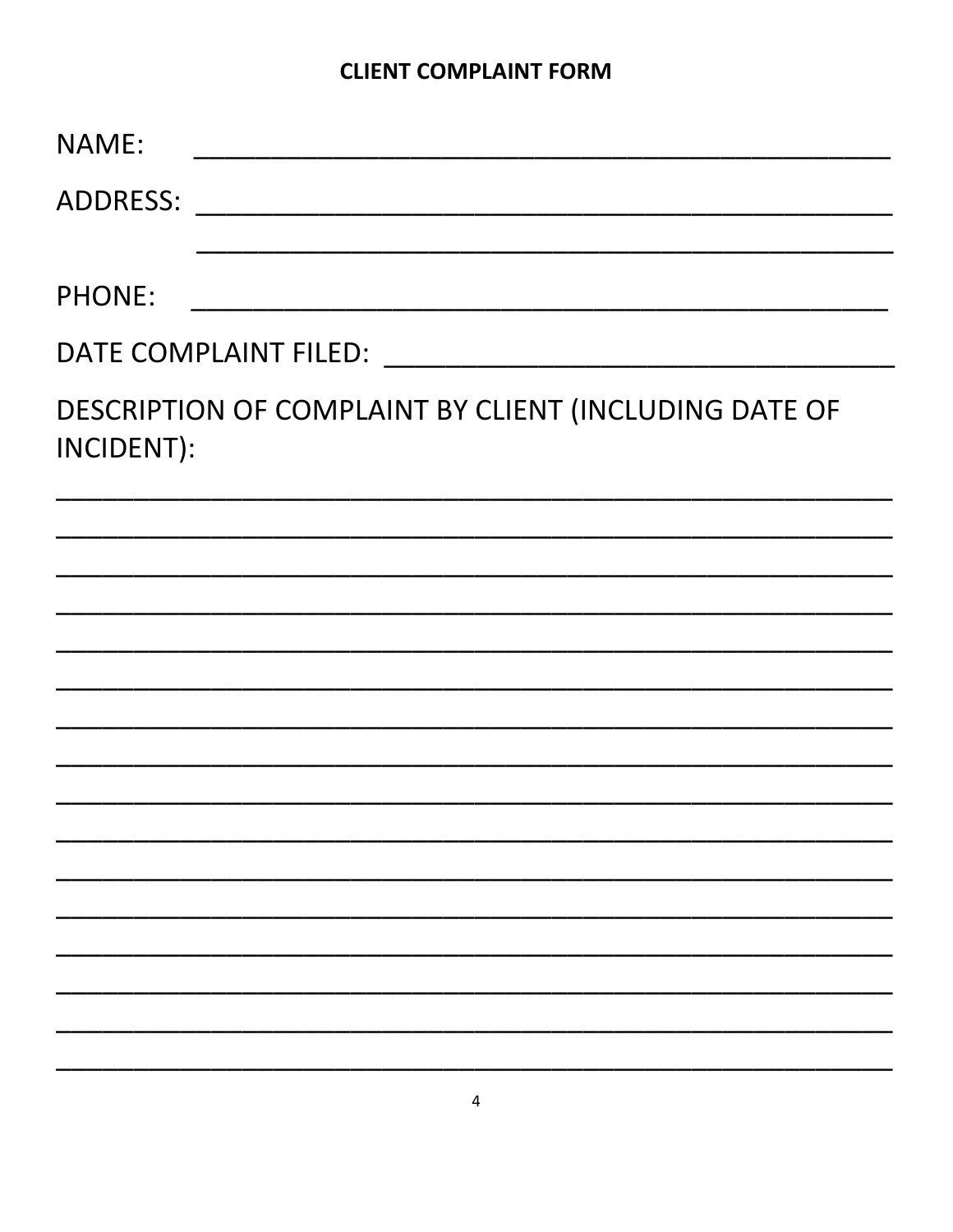### **GRIEVANCE REPORT**

| Name:                                                                                          |  |  |  |
|------------------------------------------------------------------------------------------------|--|--|--|
|                                                                                                |  |  |  |
|                                                                                                |  |  |  |
|                                                                                                |  |  |  |
| How was complaint received? ______Phone _________ Mail _________ Office Visit _______ Outreach |  |  |  |
| Name and telephone number of contact persons involved in complaint:                            |  |  |  |
|                                                                                                |  |  |  |
|                                                                                                |  |  |  |
| Description of complaint by client (or attach copy of Client Complaint Form):                  |  |  |  |
|                                                                                                |  |  |  |
| Describe investigation:                                                                        |  |  |  |
|                                                                                                |  |  |  |
| Plan of action:                                                                                |  |  |  |
| Date and method by which Client was notified of initial decision:                              |  |  |  |
|                                                                                                |  |  |  |
|                                                                                                |  |  |  |
| <b>Signature of Service Provider</b><br>Date                                                   |  |  |  |